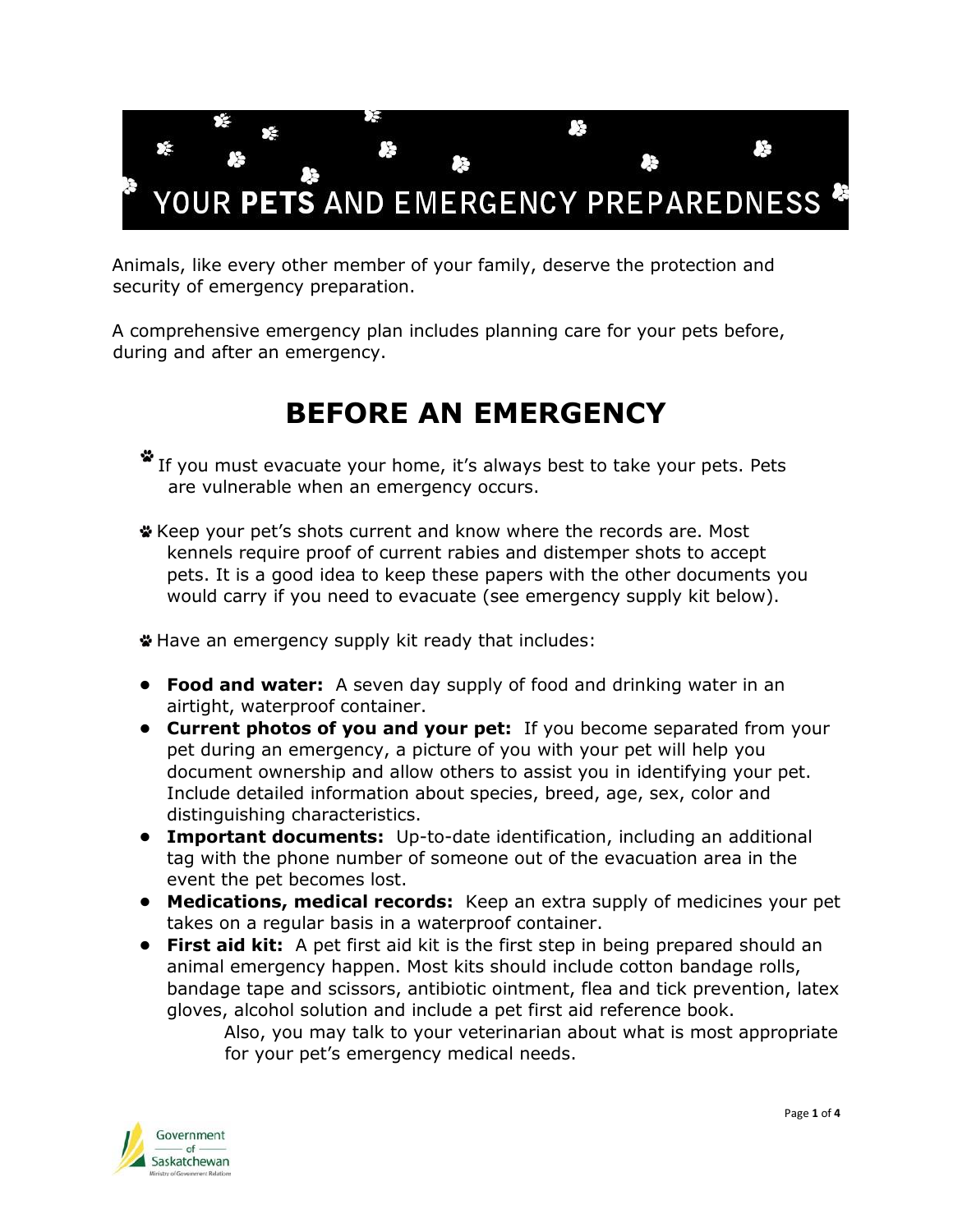- **• Collar/harness, ID Tag, and leash:** Your pet should wear a collar with its rabies tag and identification at all times, Include a backup leash, collar and ID tag in your pet's emergency supply kit.
- **• Crate or other pet carrier:** If you need to evacuate in an emergency situation take your pet and animals with you in a carrier including blankets or towels for bedding and warmth. Carriers should be large enough to comfortably house your pet for several hours or even days. Familiar items should be included as this can help reduce stress for your pet.
- **• Sanitation:** Include pet litter, a litter box, paper towels, plastic trash bags and a container of household bleach to provide for pet sanitation.
- Contact motels and hotels in communities outside of your area to find out if they will accept pets in an emergency.

If you have made plans to evacuate to the home of a friend or family, ask if you can bring your pets. It is also a good idea to ask your veterinarian

- if he/she will take your pets in an emergency.
- When you are moving your pets, move them in a pet carrier that allows them to stand up and turn around inside. Train your pets to become comfortable with a carrier by putting food or a favorite toy or blanket in the carrier.

Special Considerations for Birds

- **•** Birds should be transported in a secure travel crate or carrier
- **•** In cold weather, make certain you have a blanket over your pet's cage. This may also reduce the stress of traveling.
- **•** In warm weather, carry a spray bottle to periodically moisten your bird's feathers
- **•** Have recent photos available, and keep your bird's leg bands on for identification.
- **•** If the carrier does not have a perch, line it with paper towels that you can change frequently.
- **•** Keep the carrier in as quiet an area as possible
- **•** It is imperative that birds eat on a daily basis, so purchase a timed feeder. If you need to leave your bird unexpectedly, the feeder will ensure his daily feeding schedule.
- **•** Items to keep on hand: Catch net, heavy towel, blanket or sheet to cover cage, cage liner.

Special Considerations for Small Animals

**•** Small animals, such as hamsters, gerbils, mice and guinea pigs, should be transported in secure carriers with bedding materials, food and food bowls.

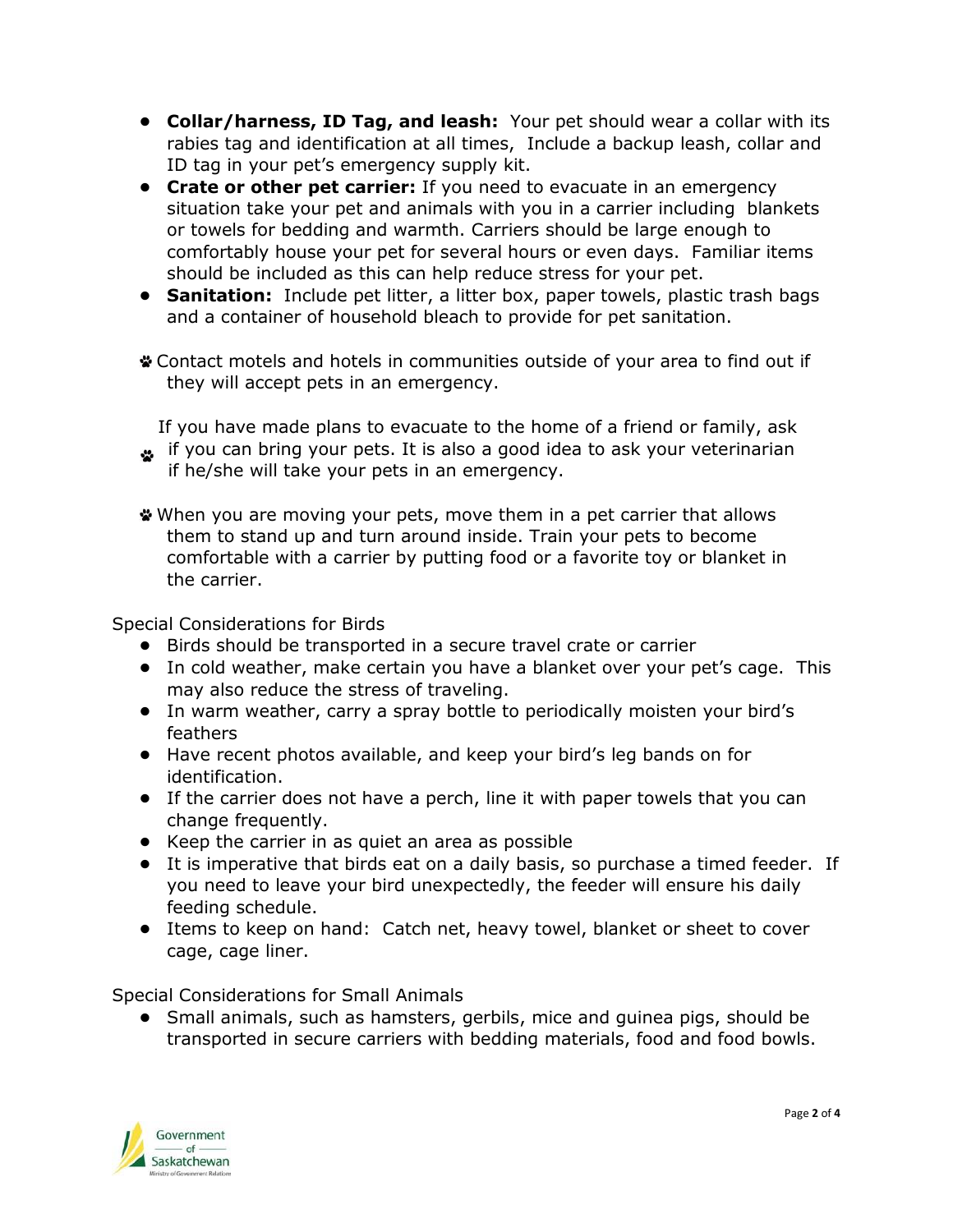**•** Items to keep on hand: Salt lick, extra water bottle, small hide box or tube, a week's worth of bedding.

## **DURING AN EMERGENCY**

- Bring your pets inside immediately. Animals sometimes sense severe weather changes and might run away to hide.
- Never leave pets outside or tied up during a storm.
- If you must evacuate, take your pets, activate your emergency plan, and bring your emergency supply kit.

Separate pets for their safety.

Cover bird cages with cloth.

## **AFTER AN EMERGENCY**

- In the first few days after the event, leash your pets when they go outside and always maintain close contact. Familiar scents and landmarks may be altered and your pet may get confused or lost. Dangerous animals may be brought into the area with floods, and the stress can make wild animals dangerous. Downed power lines are also a hazard for pets.
- The behavior of your pets may change after an emergency. Normally quiet and friendly pets may become aggressive or defensive. Watch your animals closely.
- For more help in managing your pet's behavior during this transition time, you can contact your veterinarian or Humane Society/SPCA.

Be prepared to adapt this information to your personal circumstances and make every effort to follow instructions received from authorities on the scene. With these simple preparations, you can be ready for the unexpected. Those who take